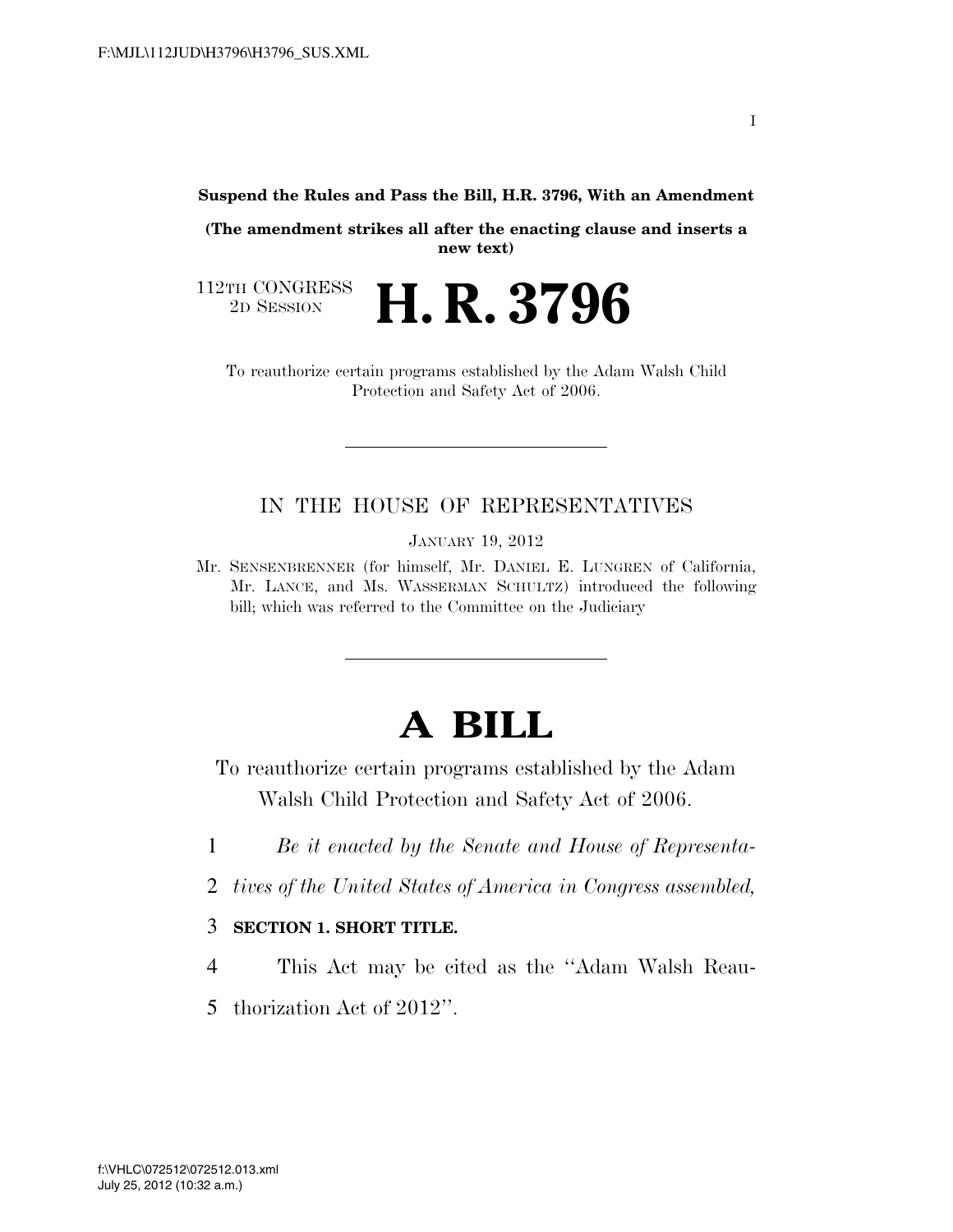| 1              | SEC. 2. SEX OFFENDER MANAGEMENT ASSISTANCE (SOMA)          |
|----------------|------------------------------------------------------------|
| $\overline{2}$ | PROGRAM REAUTHORIZATION.                                   |
| 3              | Section 126(d) of the Adam Walsh Child Protection          |
| $\overline{4}$ | and Safety Act of $2006$ (42 U.S.C. 16926(d)) is amended   |
| 5              | to read as follows:                                        |
| 6              | "(d) AUTHORIZATION OF APPROPRIATIONS.—There                |
| 7              | are authorized to be appropriated to the Attorney General  |
| 8              | $$20,000,000$ for each of the fiscal years $2013$ through  |
| 9              | $2017$ , to be available only for—                         |
| 10             | $\lq(1)$ the SOMA program; and                             |
| 11             | $\lq(2)$ the Jessica Lunsford Address Verification         |
| 12             | Grant Program established under section 631.".             |
| 13             | SEC. 3. REAUTHORIZATION OF FEDERAL ASSISTANCE WITH         |
|                |                                                            |
| 14             | RESPECT TO VIOLATIONS OF REGISTRATION                      |
| 15             | REQUIREMENTS.                                              |
| 16             | Section 142(b) of the Adam Walsh Child Protection          |
| 17             | and Safety Act of $2006$ (42 U.S.C. 16941(b)) is amended   |
|                | 18 by striking "such sums as may be necessary for fiscal   |
| 19             | years 2007 through 2009" and inserting " $$46,200,000$ for |
| 20             | each of the fiscal years 2013 through 2017".               |
| 21             | SEC. 4. DURATION OF SEX OFFENDER REGISTRATION RE-          |
| 22             | <b>QUIREMENTS FOR CERTAIN JUVENILES.</b>                   |
| 23             | Subparagraph $(B)$ of section $115(b)(2)$ of the Adam      |
| 24             | Walsh Child Protection and Safety Act of 2006 (42 U.S.C.   |
| 25             | $16915(b)(2)$ is amended by striking "25 years" and in-    |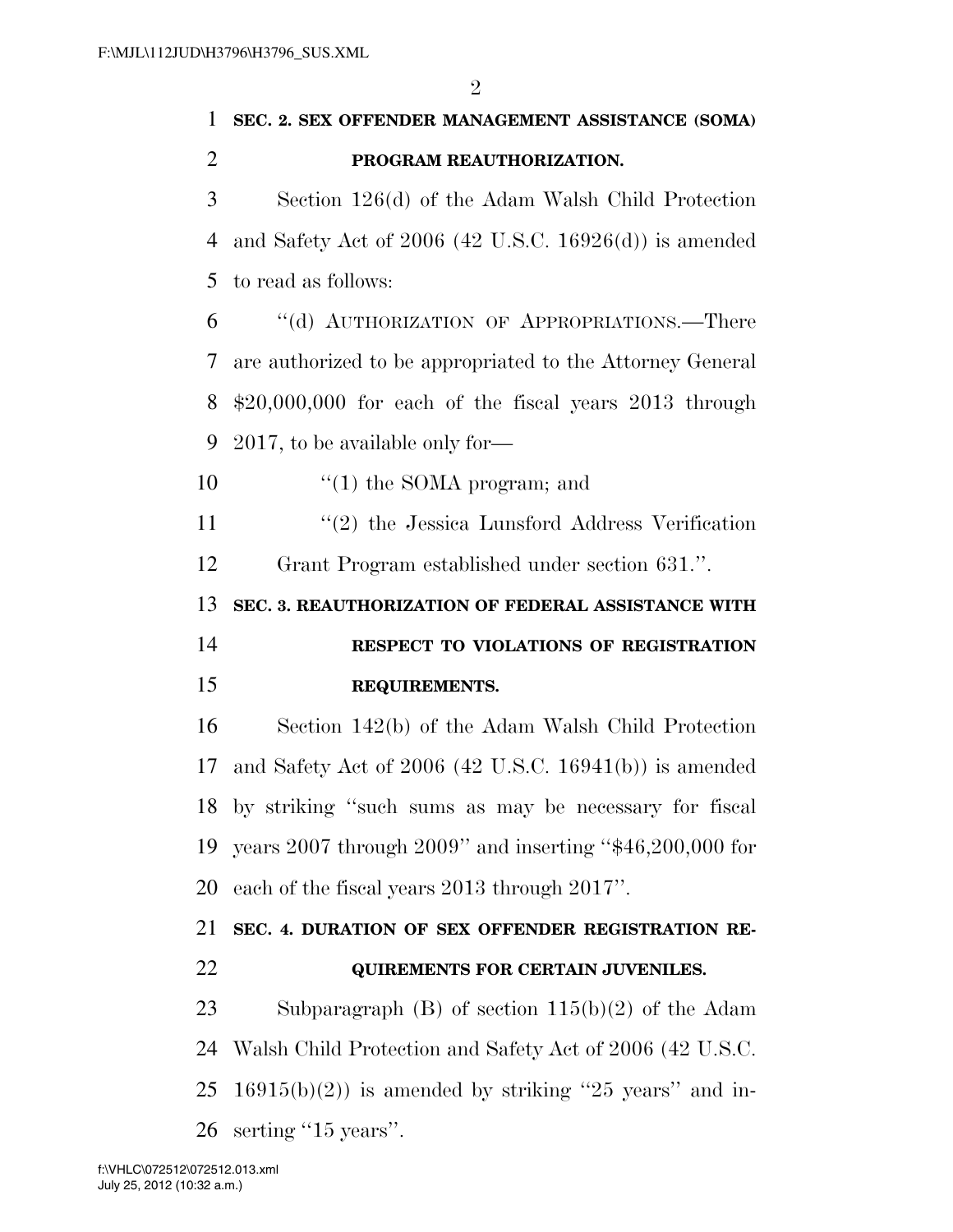| 1              | SEC. 5. PUBLIC ACCESS TO JUVENILE SEX OFFENDER IN-        |
|----------------|-----------------------------------------------------------|
| $\overline{2}$ | FORMATION.                                                |
| 3              | Section $118(c)$ of the Adam Walsh Child Protection       |
| 4              | and Safety Act of $2006$ (42 U.S.C. 16918(c)) is amend-   |
| 5              | $ed$ —                                                    |
| 6              | $(1)$ by striking "and" after the semicolon in            |
| 7              | paragraph $(3)$ ;                                         |
| 8              | $(2)$ by redesignating paragraph $(4)$ as para-           |
| 9              | $graph(5)$ ; and                                          |
| 10             | $(3)$ by inserting after paragraph $(3)$ the fol-         |
| 11             | lowing:                                                   |
| 12             | $\cdot$ (4) any information about a sex offender for      |
| 13             | whom the offense giving rise to the duty to register      |
| 14             | was an offense for which the offender was adju-           |
| 15             | dicated delinquent (or otherwise convicted) as a ju-      |
| 16             | venile; and".                                             |
| 17             | SEC. 6. PROTECTION OF LOCAL GOVERNMENTS FROM              |
| 18             | STATE NONCOMPLIANCE PENALTY UNDER                         |
| 19             | SORNA.                                                    |
| 20             | Section 125(a) of the Adam Walsh Child Protection         |
| 21             | and Safety Act of $2006$ (42 U.S.C. 16925(a)) is amended  |
| 22             | by striking "shall not receive" and all that follows and  |
| 23             | inserting "shall return to the Attorney General (for re-  |
| 24             | allocation in accordance with subsection $(e)$ , from the |
| 25             | funds allocated to the jurisdiction for that fiscal year  |
| 26             | under subpart 1 of part E of title I of the Omnibus Crime |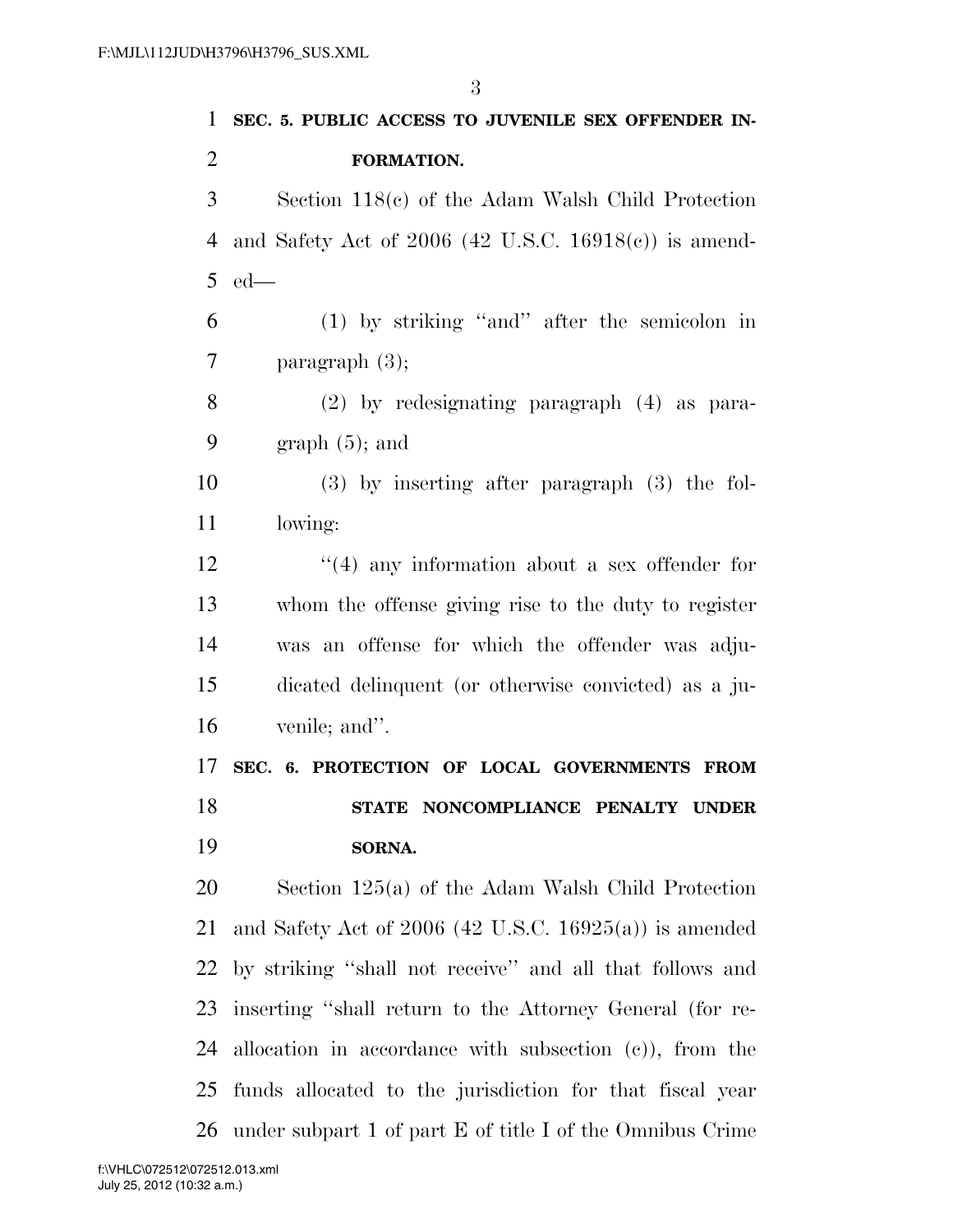Control and Safe Streets Act of 1968 (42 U.S.C. 3750 et seq.), 10 percent of the amount the jurisdiction may retain under paragraph (1) of section 505(c) of such Act (42 U.S.C. 3755(c)).''.

# **SEC. 7. COMPREHENSIVE EXAMINATION OF SEX OFFENDER ISSUES.**

 Section 634(c) of the Adam Walsh Child Protection and Safety Act of 2006 is amended by adding at the end the following new paragraph:

 $(3)$  ADDITIONAL REPORT.—Not later than one year after the date of enactment of the Adam Walsh Reauthorization Act of 2012, the National Institute of Justice shall submit to Congress a report on the public safety impact, recidivism, and collateral con- sequences of long-term registration of juvenile sex offenders, based on the information collected for the study under subsection (a) and any other informa- tion the National Institute of Justice determines necessary for such report.''.

### **SEC. 8. JUVENILE SEX OFFENDER TREATMENT GRANTS RE-**

**AUTHORIZATION.** 

 Section 3012(c) of title I of the Omnibus Crime Con- trol and Safe Streets Act of 1968 (42 U.S.C. 3797ee-1(c)) is amended by striking ''\$10,000,000 for each of fiscal years 2007 through 2009 to carry out this part'' and in-